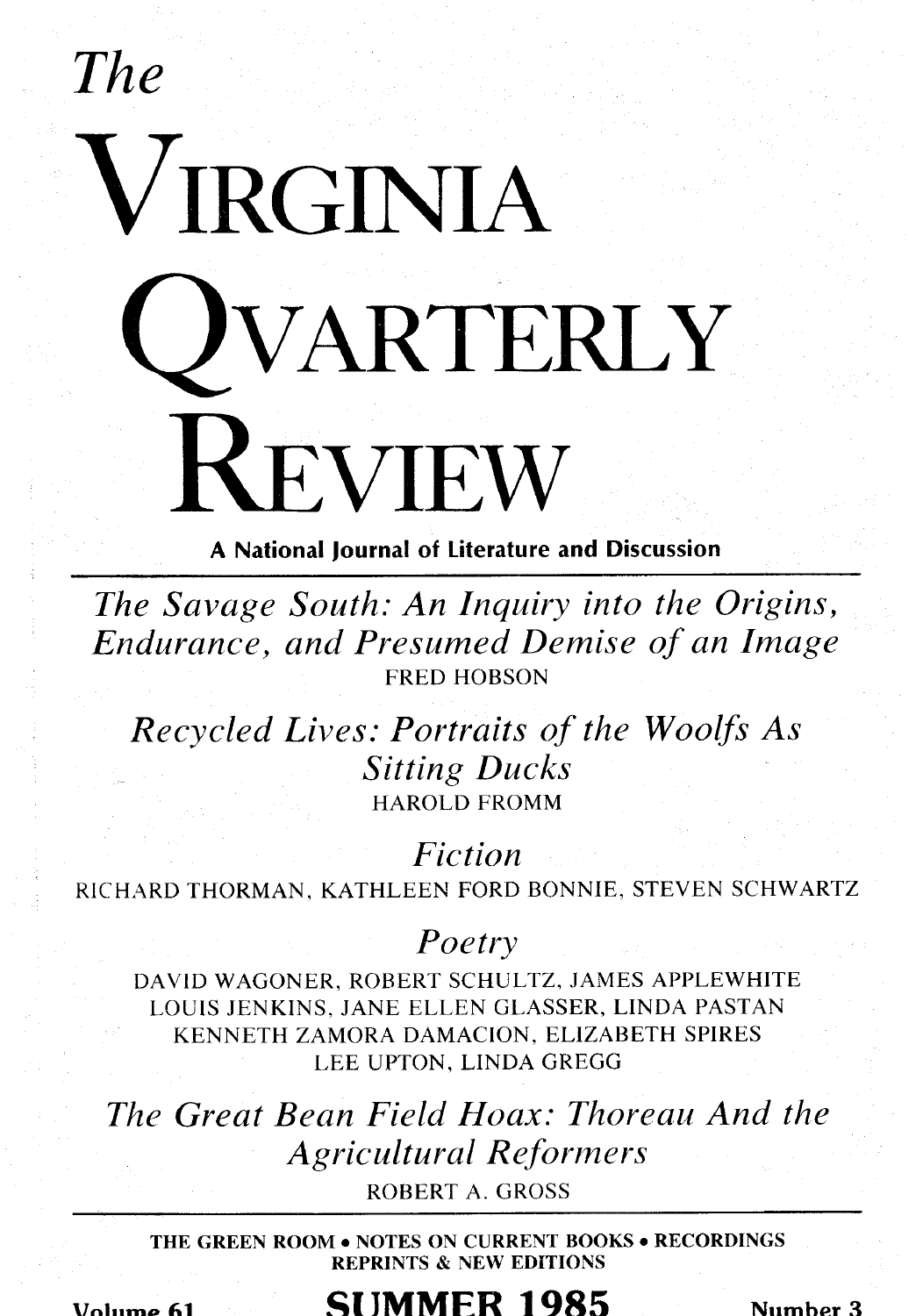# RECYCLED LIVES: PORTRAITS OF THE WOOLFS AS SITTING DUCKS

I a

{ . :

.l I .d ر<br>بر<br>بر

in the company

,3<br>,3g<br>,3g<br>,3g<br>,3g<br>,3g

€d d :i

#### Bv HAROLD FROMM

very age has its curious and sometimes inhuman games and sports, wrought to satisfy strange and<br>perverse human needs. As society becomes more "mental," however, we turn up our noses at such primitive pastimes as cockfighting and bearbaiting (despite a sizable subculture that still gets its kicks from shooting people) and try to exercise our aggressions in acts from an armchair or a typewriter or simply by watching TV.Among the intelligentsia, political reappropriation is the current mode for attempting to compensate for the loss of socially sanctioned beliefs and aggressions and the power and relief they confer. And it can also be effective in making virtues out of the deficiencies of individual personalities. Thus rewriting history becomes a favored methodology for alienated minorities. And nowadays, since almost everybody is a member of an alienated minority, lots of rewriting is taking place. Although some of this may periodically be both necessary and justified, much of it is socially destructive and ultimately self-defeating. For if every individual were entitled to social recognition of his private or group mythology, there would no longer be a society to protect the individual freedoms derived from this recognition, only a war of all against all. In the world of letters, already suffering from the manifold ills of hyperpoliticization, one of the overriding obsessional vehicles for reappropriation is the lives of Virginia and Leonard Woolf.

.Although the use of literary works for private ends has been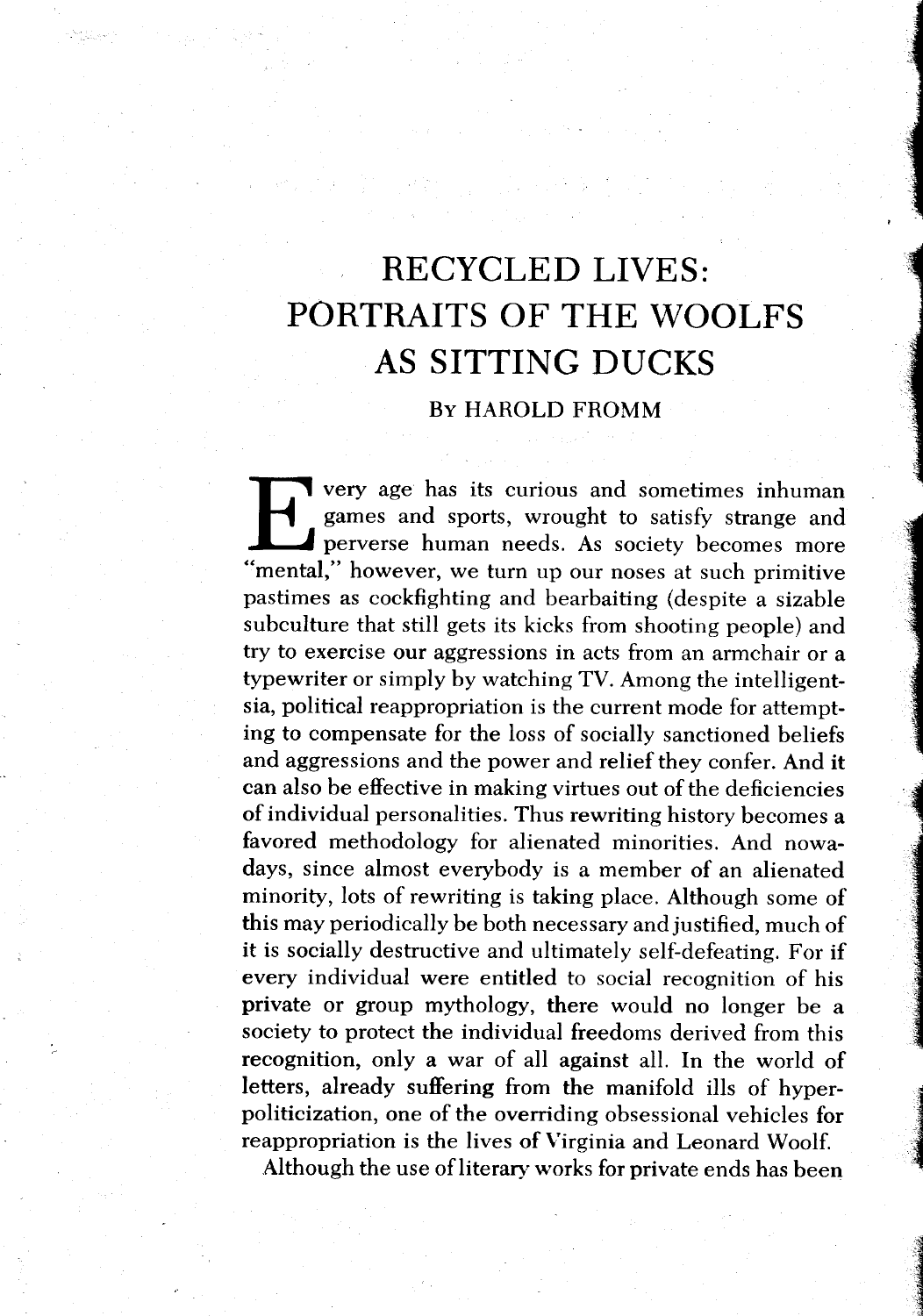a common enough phenomenon for a long time-most recently the works of Hesse, the existentialists, Lawrence, Marx, Heidegger, Rousseau, and Walter Benjamin have been favored-what is novel about the present rapacious interest in the Woolfs is that their lives even more than their writings are being used for political purposes, lives that are taken apart and relived as though their episodes and events were passages in the pages of fiction, texts open for indeterminate reinterpretation.

Whereas novels and poems are created to be responded to, interpreted, and incorporated by the reader, the living of one's life-apart from monarchs, presidents, and rock starsis generally thought to be an end in itself. One lives a life "for itself," as a "subject," and one's words and deeds are the product of the necessities of one's own personality. It is not necessary to inscribe Kant's categorical imperative over the portals to find disturbing and unnerving the freedom with which various political and personal interests rifle through the lives of artists now dead in order to subject them to current standards of value and to find them wanting. If NOW were indeed that one far-off divine event toward which all of creation has been moving, a show of plausibility, however thin, might be derived for manipulating and attacking lives of the past. But NOW is simply the latest imperfection; NOW is only today's bundle of kinks, and some bundles are kinkier than others, as the ensuing examples may reveal.

It isn't so hard to suggest why the lives of Virginia and Leonard Woolf should have come to lend themselves so excessively well to contemporary revisionism as lives in need of being relived. As a result of the extraordinary quantity of material that has been pubhshed about the Woolfs, including of course their own autobiographical writings and Virginia's letters, their lives can be seen to have been lived in a milieu that was once associated with a small, creative elite but which, like most social forms, has become more and more the milieu of a large portion of today's democratized masses. In the areas of sexuality, creativity,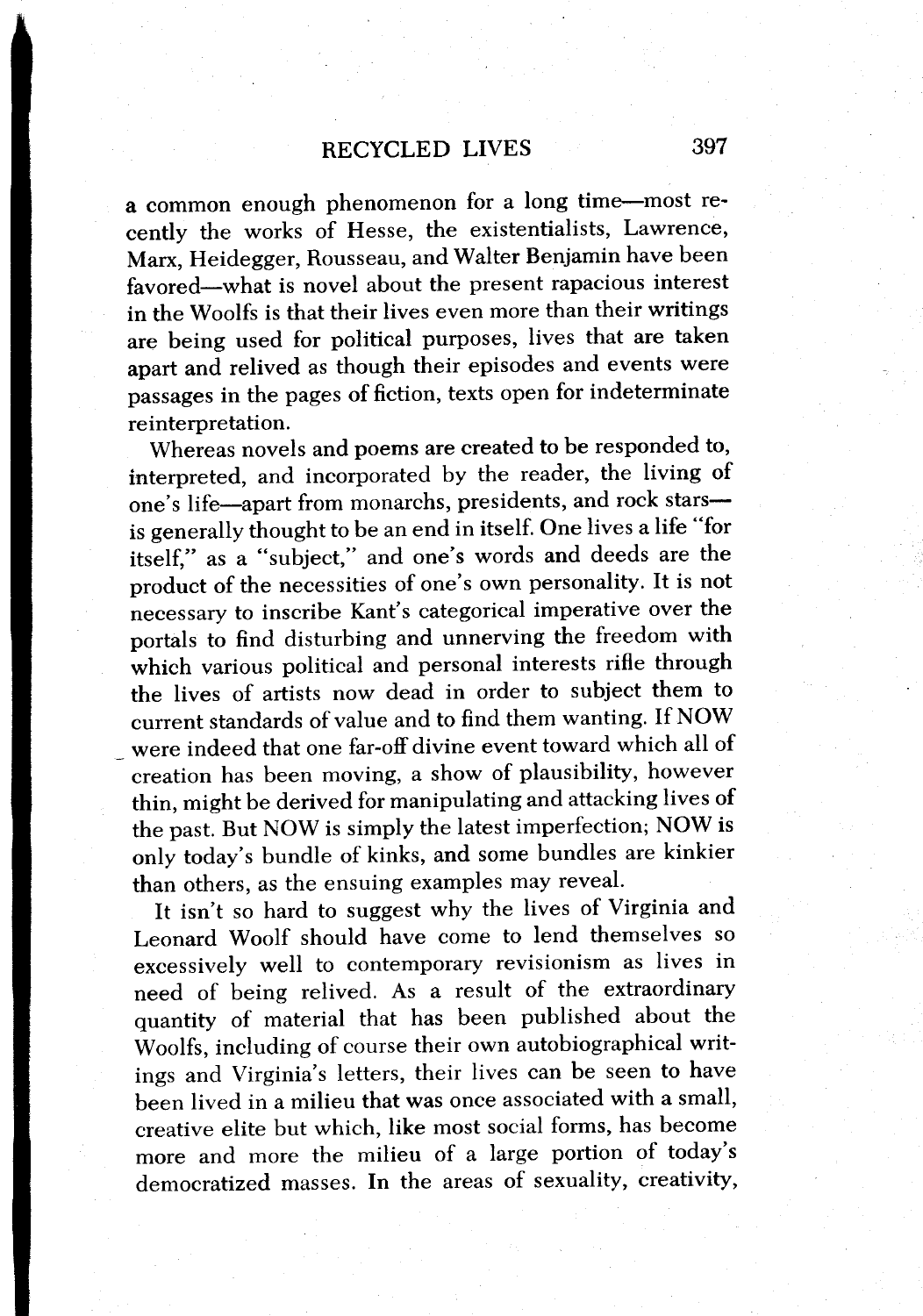. 5 "'' - 5 ;t 'ii **ः** 

**idae in in L**o

g<br>album

€ :q 't  $\frac{1}{\sqrt{2}}$ 

t"

politics, sexual roles, marital relations, social conventions, feminism, madness and other psychological malaises, Judaism, anti-Semitism, family life, and whatnot, their lives give a foretaste of things to come in society at large as the spread of higher education causes greater numbers of people to break away from traditional social forms.

The Woolfs thus become perfect sitting ducks for an ambiguous kind of reappropriation and politicization. On the one hand, since they are seen as having been resistant to many of the conventions of their own time, they are readily taken up as models of assertive self-definition in the face of a repressive majority. But on the other hand, since they did not have the advantage of being postmoderns, that is, of being us, they can also be seen as having failed to realize to its fullest their will to power, or more accurately, our will to power. In this failure, they become culpable as betrayers of the NOW revolution. Had they been purely conventional, they would now repose beneath serious notice. But having risen above the conventions of their time, they can now be remarked as special while being put down as not special enough. If<br>Virginia is sometimes praised as a "patrician" who lived her<br>life as she pleased without concern for middle-class respectability, she can also be attacked as an "elitist" who regarded aesthetic quality as the principal criterion of merit while failing to take sufficiently serious interest in her more plebian feminist "sisters." If Leonard can be applauded as a saintly and almost uxorious husband who did not let his own career hamper the interests of his wife, he can also be criticized as a suffocating custodian who was so solicitous about his wife's health that he "denied" her the primal experience of having children. In a no-win game like this, they can be pulled every which way in order to suit the needs of every party.

One of the earliest salvos to be fired in the burgeoning One of the earliest salvos to be fired in the burgeoning<br>Bloomsbury circus was Cynthia Ozick's "Mrs. Virginia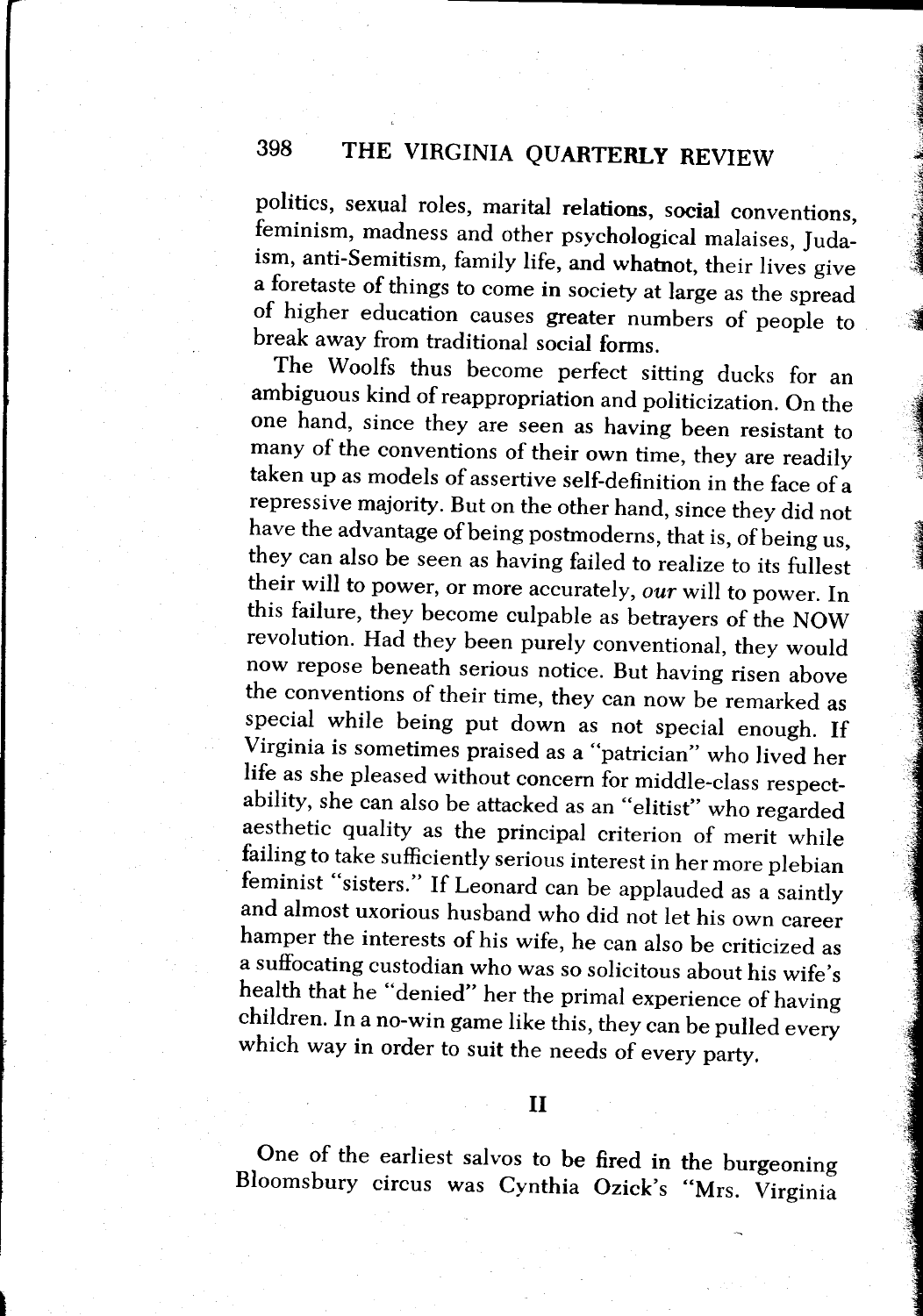Woolf" (Commentary, August 1973). Like her earlier Commentary piece on E.M. Forster, her Woolf essay (occasioned by the publication of Quentin Bell's biography) displays a marvelous prose instrument wielded by a keen critical intelligence. And yet, the politics of appropriation, the aggrandizing self (the terms are apposite), have Ozick in so desperate a grip that the resulting discussion of the Woolfs and her particularized attack on Leonard Woolf turn into a violation of the spirit, an invasion of the soul-something out of a Hawthorne story like "The Birthmark," in which sinister powers masquerading as science destroy the very ground of human freedom.

What on earth could have caused Ozick to wage so cruel a quarrel with the Woolfs? What Virgilian fever could have prompted her to heap ex post facto affiictions upon so excellent a man as Leonard? Tantaene animis caelestibus irae? Can there be such anger in highbrow souls? But the answer seems clear enough: that for her Leonard Woolf did not display sufficient interest in his own Jewish identity. Not content to be merely a Jew, he wanted to be both an Englishman and a citizen of the world. For Ozick, whose Jewish self-consciousness has the intensity which only anachronism can supply, this is the ultimate betrayal. Drawing upon Woolf's autobiography, Ozick quotes his remarks about his grandfather:

"No one could have mistaken him for anything but a ]ew. Although he wore coats and trousers, hats and umbrellas, just like those of all the other gentlemen in Addison Gardens, he looked to me as if he might have stepped straight out of one of those old pictures of caftaned, bearded Jews in a ghetto. .. ." Such Jews, he notes, were equipped with "a fragment of spiritual steel, a particle of passive and unconquerable resistance," but otherwise the character, and certainly the history, of the Jews do not draw him. "My father's father was a Jew," he writes, exempting himself by two generations. "I have always felt in my bones and brain and heart English and, more narrowly, a Londoner, but with a

'1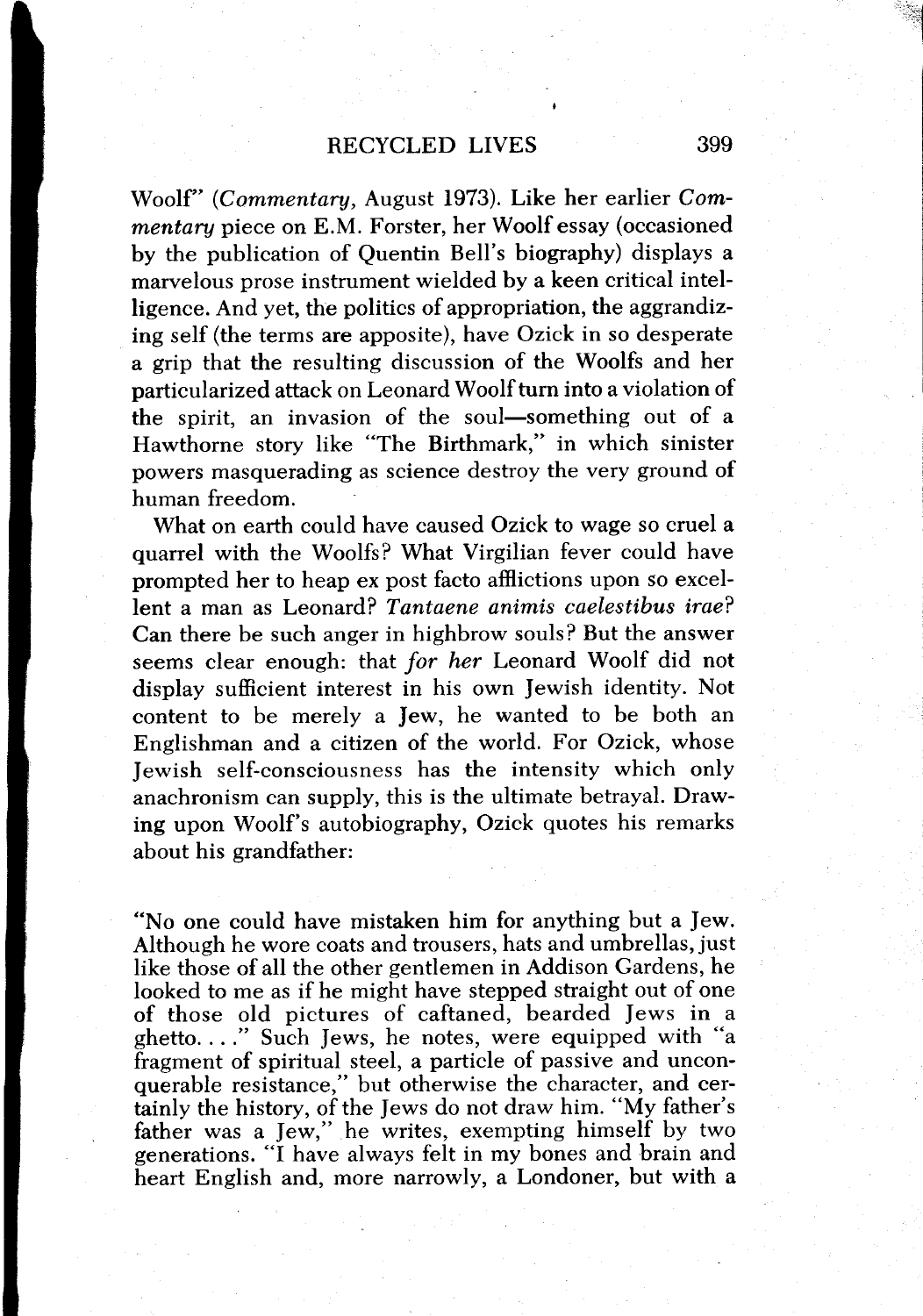nostalgic love of the city and civilization of ancient Athens." He recognizes that his "genes and chromosomes" are something else; he is a "descendent" of "the world's official dring effect, he is a descendent of the world's official same as a member. A descendant shares an origin, but not necessarily a destiny.

Thus we get our first major clue to Ozick's exasperation. Aware of his roots, ultrasensitive to the traditional plight of the Jews, Woolf is nonetheless uninterested in making a life out of parochial sectarianism. "A descendant shares an origin, but not necessarily a destiny," she observes, and for Ozick this will not do at all. Her belief is that the birthmark is the man, especially if the mark happens to be his Jewishness. The rest of her essay is an attempt to destroy the man in order to rescue the birthmark-her birthmark.

Insisting that Woolf lacked the self-knowledge that would have informed him that he, too, and not just his grandfather, looked like a Jew from an old ghetto picture; characterizing him as resembling "a student at the yeshiva," she asks: "What prompted Leonard Woolf to go into Germany in the very hour Jews were being abused there? Did he expect Nazi street hoodlums to distinguish between an English jewish face and a German Jewish face?" She does not stop to give a reply, but the odious answer is clear enough: he preferred to be a human being instead of merely a jew.

But Ozick's quarrel with Woolf extends beyond the matter of his "failure" to adopt a Jewish identity; it includes Virginia Stephen as well and, most importantly, the "use" that Leonard made of her (the quotation marks are mine). After citing Quentin Bell's account of Virginia's meeting with Leonard's mother, who seemed even more alien and strange than Leonard himself had seemed, strange because of their Jewishness, Ozick writes:

This aspect of Virginia Stephen's marriage to Leonard Woolf is usually passed over in silence. I have rehearsed it here at such length not to emphasize it for its own sakethere is nothing novel about upper-class English distaste for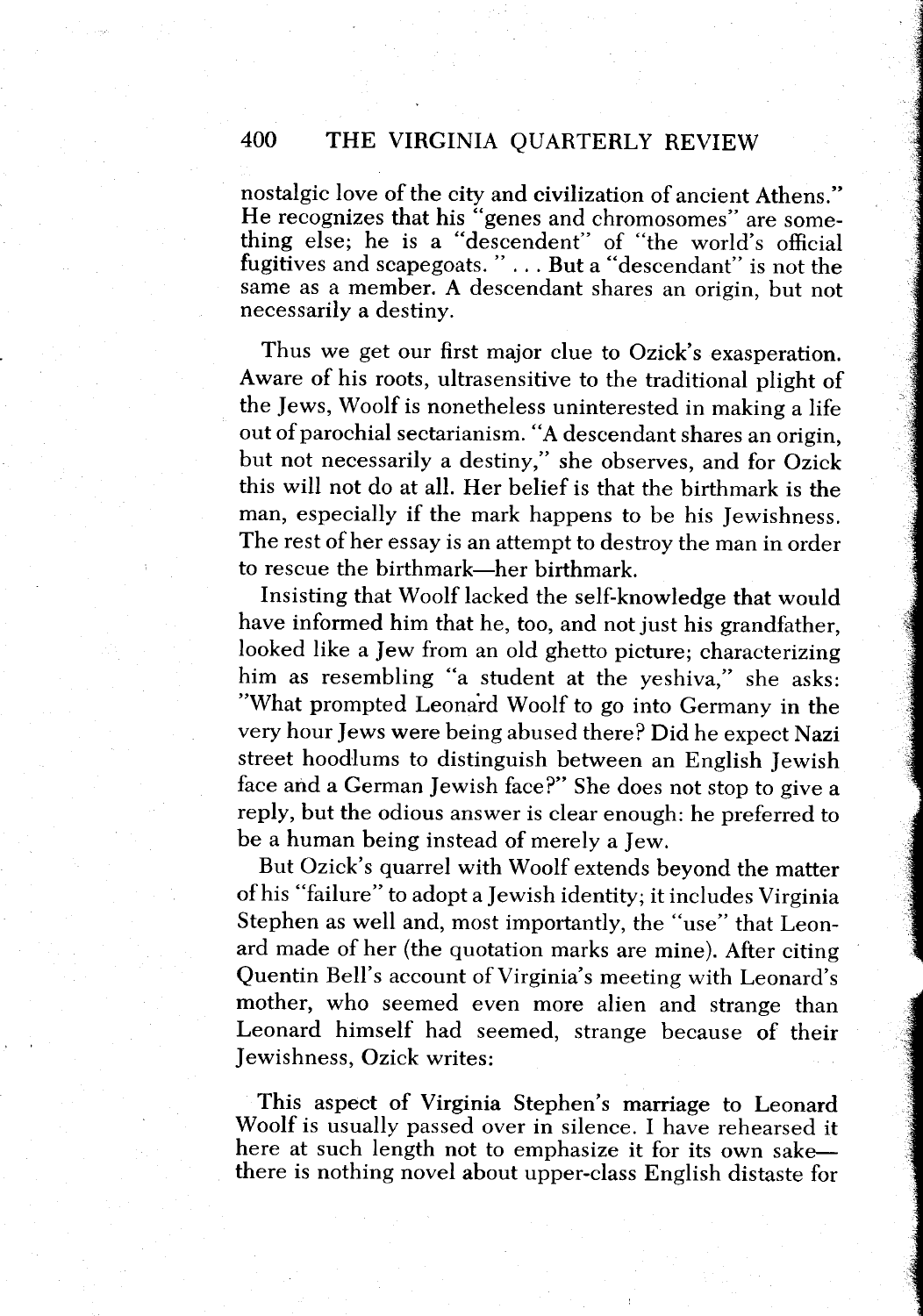Jews-but to make a point about Leonard. He is commonly depicted as, in public, a saintly socialist, and, in private, a saintly husband. He was probably both; but he also knew, like any percipient young man in love with a certain segment of society, how to seize vantage ground . . . . Whether Leonard Woolf fell in love with a young woman of beauty and intellect, or more narrowly with a Stephen of beauty and intellect, will always be a formidable, and a necessary question.'

Formidable to some, perhaps, if they happen to insist on unusual standards of moral purity. But with all the rancor of the above passage and the invidiousness that permeates this entire essay, one is very apt to question the purity of the motives behind such standards, For what, after all, was Leonard Woolfs moral flaw according to Ozick? To put it bluntly, that he chased gogim; one, to be exact. And what is worse, she was upper-class English. Instead of looking into the mirror to discover and acknowledge his ineradicable Jewishness, his mark of Cain; instead of seeing his Jewishness as the alpha and omega of his existence, and his destiny as the art of capitalizing on the persona of an eternal scapegoat, he chose to inhabit a larger universe; indeed, to be a mensch. For this, Ozick cannot forgive him.

What Leonard needed in Virginia was not so much her genius as her madness. It made possible for him the exercise of one thing Bloomsbury had no use for: uxoriousness. It allowed him the totality of his seriousness unchecked. It used this seriousness, it gave it legitimate occupation, it made it both necessary and awesome. And it made *her* serious. Without the omnipresent threat of disintegration, freed from the oppression of continuous vigil against breakdown, what might Virginia's life have been? The flirtation with Clive [Bell] hints at it: she might have lived, at least outwardly, like. Vanessa [Bell]. It was his wife's insanity, in short, which made tenable the permanent—the secure presence in Bloomsbury of Leonard himself. Her madness fed his genius for responsibility; it became for him a corridor of access to her genius. The spirit of Bloomsbury was not Leonard's, his

-.G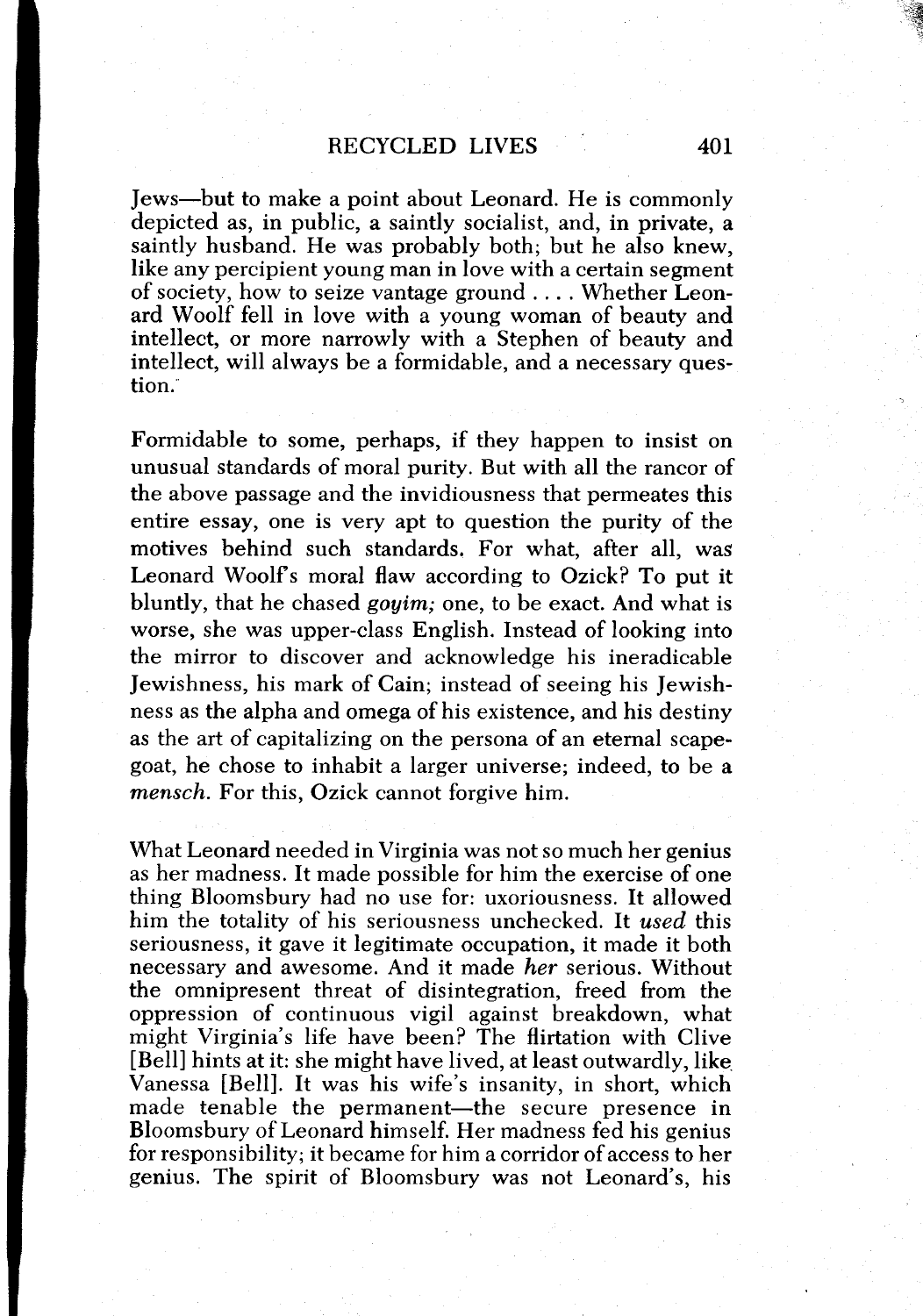ffi

temperament was against it-Bloomsbury could have done without him. So could a sane Virginia.

And as if this were not already the Unpardonable Sin, as if seriousness and responsibility were human interests to be disparaged, Leonard adjusted only too quickly, says Ozick, to the disappointments engendered by his wife's various affiictions: "A wife who is seen to be frigid as well as mhd is simply taken for that much sicker [as opposed to being perfectly healthy?]. But too ready a reconcilement to bad news is also a kind of abandonment, and Leonard seems very early to have relinquished, or allowed Virginia to relinquish, the sexual gratifications of marriage." As for his reputed " saintliness" in nursing his wife so that she could continue to write novels, Ozick asks: "A saint who successfully secures acquiescence in frigidity, childlessness, dependency? perhaps; probably; of course."

Of course, too, without Leonard, as we are reminded, there would have been no Woolf novels and (one ought to add) probably no Virginia to write them. His vice was to devote his life to preserving her being as well as her sanity. Why did he not just let her sink into madness?

Why did he not? . . . Because she was his wife; because she was the beloved one to whom he had written during the courtship, "You don't know what a wave of happiness comes over me when I see you smile . . . ."; because his conscience obliged him to; because she suffered; because-this before much else-it was in his nature to succor suffering. And also: because of her gift; because of her genius; for the sake of literature; because she was unique.And because she had been a Miss Stephen; because she was Thoby Stephen's sister; because she was, like Leonard's vision of Cambridge itself, "compounded of  $\ldots$  the atmosphere of long years of history and great traditions and famous names [and] a profoundly civilized life"; because she was Bloomsbury; because she was England . . . . In her he had married a kind of escutcheon; she represented the finest grain of the finest stratum in England. What he shored up against disintegra-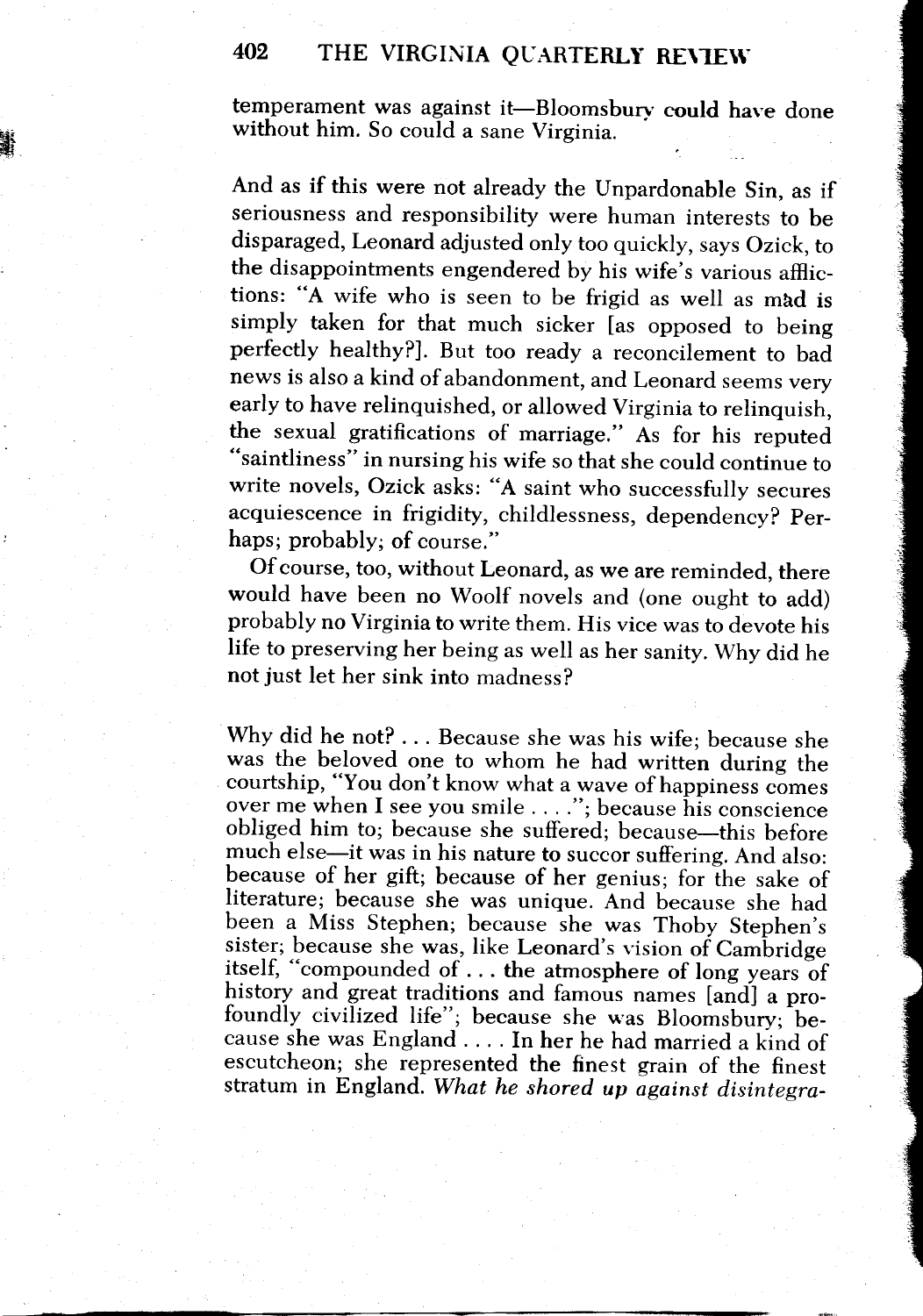tion was the life he had gained—a birthright he paid for by wheedling porridge between Virginia Woolf's resisting lips. [My italics]

After such a display of indecency, one is driven to ask yet again, what is that Unpardonable Sin capable of reducing all of Leonard's remarkable virtues to nothing but grounds for execration and loathing? Nothing more than that he forgotor failed to care-that no matter what his aspirations or achievements, in the final analysis, he was only and always a yeshiva boy "wheedling porridge" into the mouth of an Anglo-shiksa instead of comfortably relaxing into the superior role of a stigmatized ghetto waif.

Ozick's assault on Leonard Woolf, more demeaning to herself than to him, exhibits the all-too-familiar way in which political positions develop as emanations of private psychological needs and then are projected as binding morality upon a resisting outside world. This becomes all the more easy to do in the last quarter of the 20th century when biographical materials are more available than they have ever been before in human history. With letters, journals, diaries, biographies, autobiographies, and memoirs pouring off the presses, there is a vivid illusion that the lives of other people now dead are really there, laid out before our eyes as accessible texts that can be examined and reexamined for unlimited interpretation and use, like Finnegans Wake. Combined with the legacy of psychoanalysis, itself questionable, but further cheapened by the amateur psychopolitics of Iitterateurs, these masses of biographical data lend themselves quite easily to revisionist appropriation by intellectual special-interest groups, the way that other kinds of interest groups bomb railway stations in Bologna, set up temples in Guyana, or abduct famous people for ransom and murder.

As for Ozick, a sophisticated intellectual who has taken up the primitive rituals of a sort of fundamentalist Judaism and who finds herself in the inevitably defensive position of intellectuals who adopt archaic or reactionary ideologies  $\mathcal{B}_{\mathcal{B}}$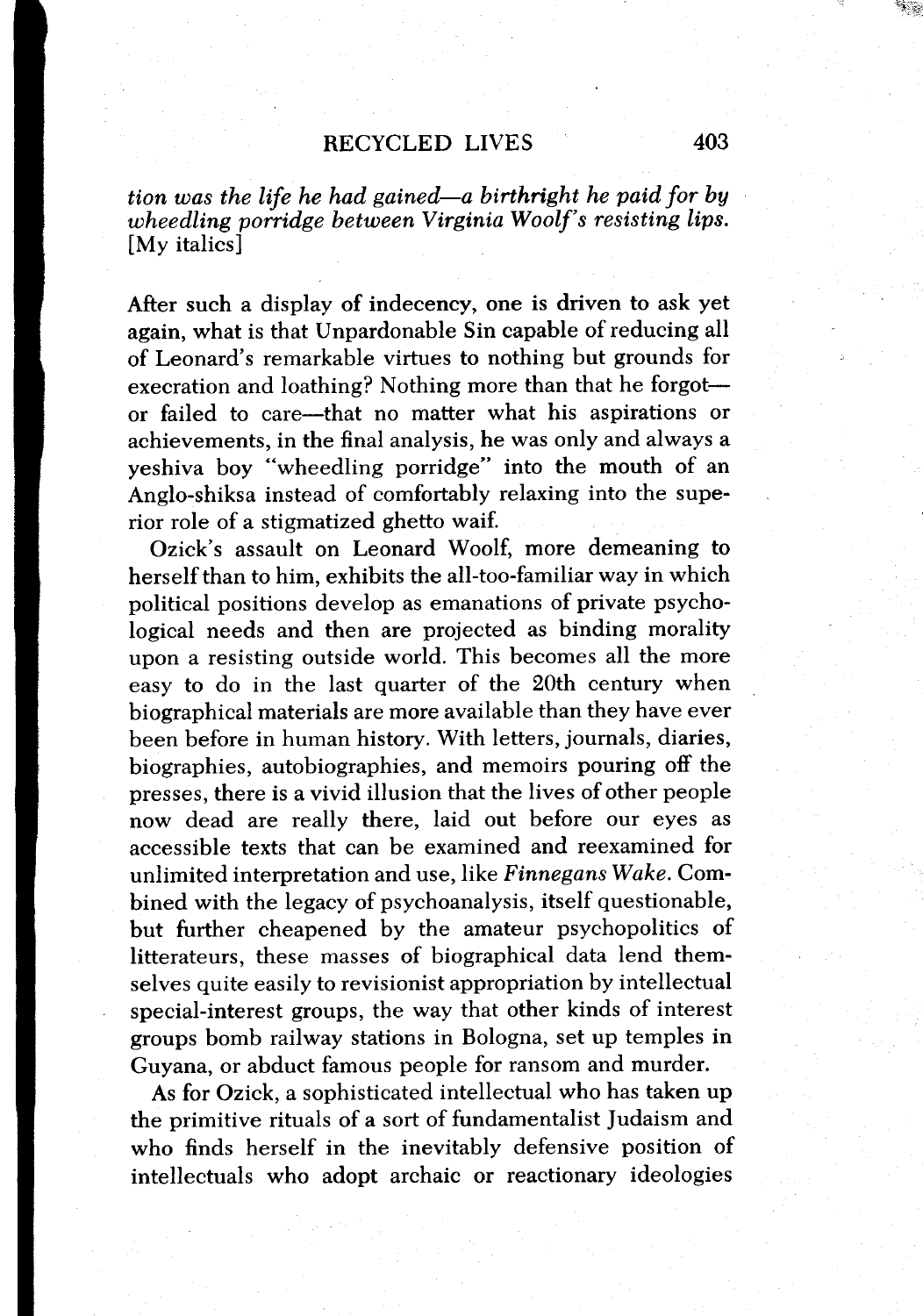which they nevertheless insist on throwing in the faces of their incredulous contemporaries, she can only be incensed by the cool skepticism of a fellow Jew like Leonard Woolf, whose religious commitment to Judaism was minimal even though he had an obsessive awareness of the perennial sufferings of the Jewish people. Like T.S. Eliot, who ludicrously proclaimed his allegiance to Anglicanism, royalism, and classicism and who found it necessary to attack "freethinking Jews" in his notorious After Strange Gods, Ozick finds that she must attack Woolf's disdain of primitive religiosity in order to strengthen the plausibility of her own recidivism. For to Ozick as to Eliot, freethinking Jews constitute an omnipresent threat to an orthodoxy that is always vulnerable to ridicule. The last thing in the world required by an emperor's new clothes is a tailor, especially when the fantasized clothes are actually in tatters, having been acquired centuries too late from an ideological resale shop.

#### III

When we turn to Elaine Showalter's A Literature of Their Own we find ourselves in a more familiar world of discourse. Despite its wealth of information and its attempts to structure or restructure the history of women's writing since the 18th century, the book has been written principally according to a feminist program. This turns out, unfortunately, to be its most serious weakness, for its combination of literary history, revisionist critical readings, and feminist politics results in a scattershot assault that finally seems to have led nowhere. Though Showalter is clearly polemical, it is never fully clear what she really is attacking.

Dividing the literary history of women into three major phases, she sees the earliest as a period of "feminine" writing, in which women fiction-writers mostly remained in their historically and socially assigned roles in relation to men, while complaining about or quietly undermining the established structure. In the second or "feminist" phase, a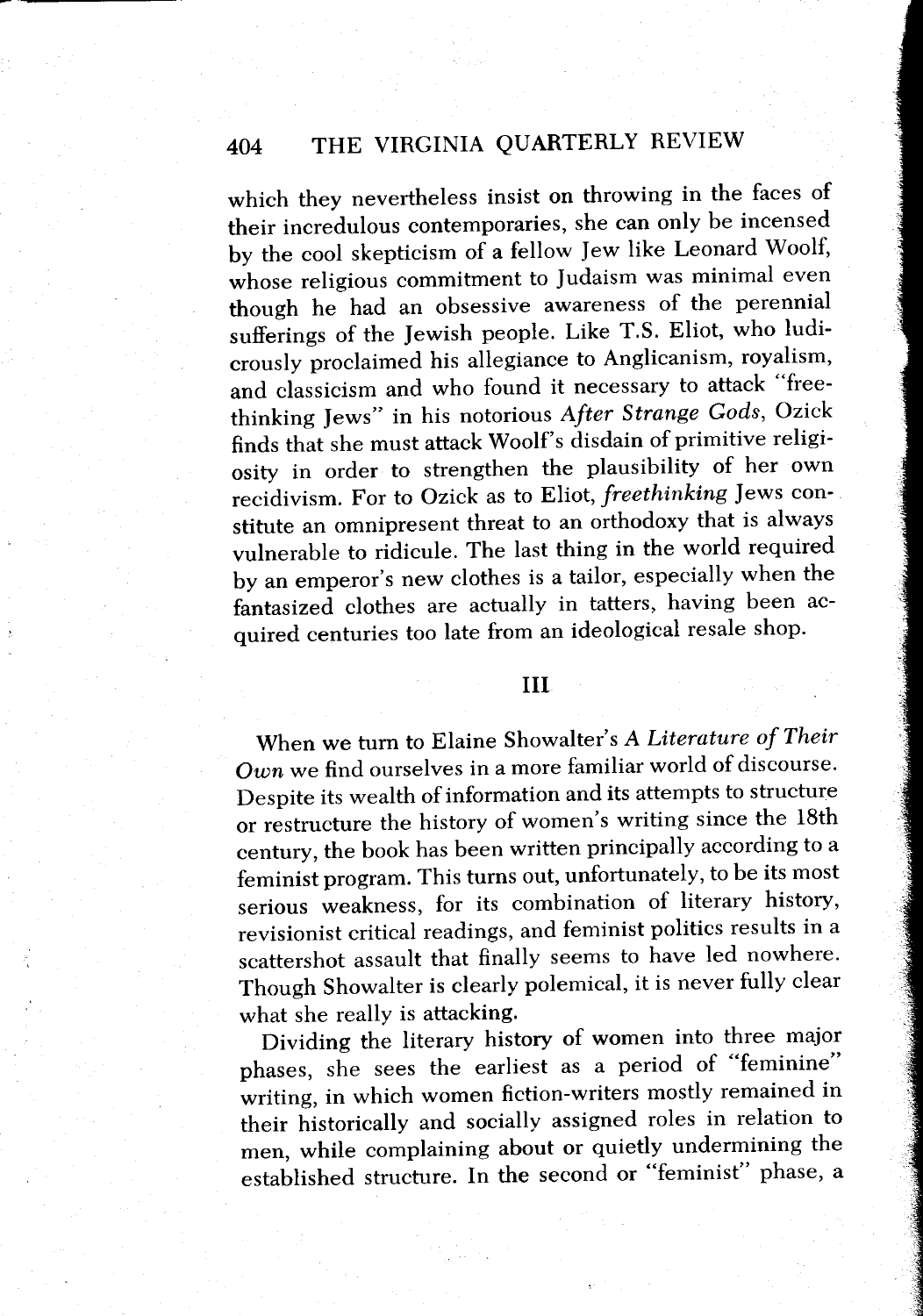more consciously belligerent and political movement takes place in which women writers are openly antagonistic to the prevailing male social structure. Although the reader is led to expect that the third phase, that of 20th century "female" literature, will move very close to a point of womanly selfrealization, this does not appear to be the case. There are no "female" writers who satisfactorily play their roles for Showalter, not even those she treats at the end of her book and who at first look most promising, Doris Lessing and Margaret Drabble. Both of them defect from unabashed "femaleness" by either finally accepting what is merely traditional or by going off into otherworldly fantasy. We are left with a sense that Showalter has been writing about a race of beings who have not yet begun to have any actual existence. For when all the stages of women's writing are judged inadequate and when all of these women writers have failed to live their lives in a way that is satisfying to Showalter (whatever that may be), we feel that she has been engaged in a quasi-religious exercise in which the actual world of daily existence, like that of traditional Christianity, is only an empty show, with real being scheduled to take place as some far-off divine event, when this corruptible must put on incorruption and this mortal, immortality.

Amidst such a scenario, Virginia Woolf appears as just another one of those "female" writers who have shirked their true vocation, in this case by taking a "fight into androgyny." Showalter's chapter on Woolf, like her passim references to her throughout the book, invariably levels charges of "evasion." Although Woolf falls into the period of the "female" novelist, Showalter finds her writing suffused with the failure of nerve that characterizes the merely "feminine." Thus, "the delicacy and verbal fastidiousness of Virginia Woolf is an extension of this feminized language." This paralyzing refinement "forced women to find innovative and covert ways to dramatize the inner life, and led to a fiction that was intense, compact, symbolic, and profound."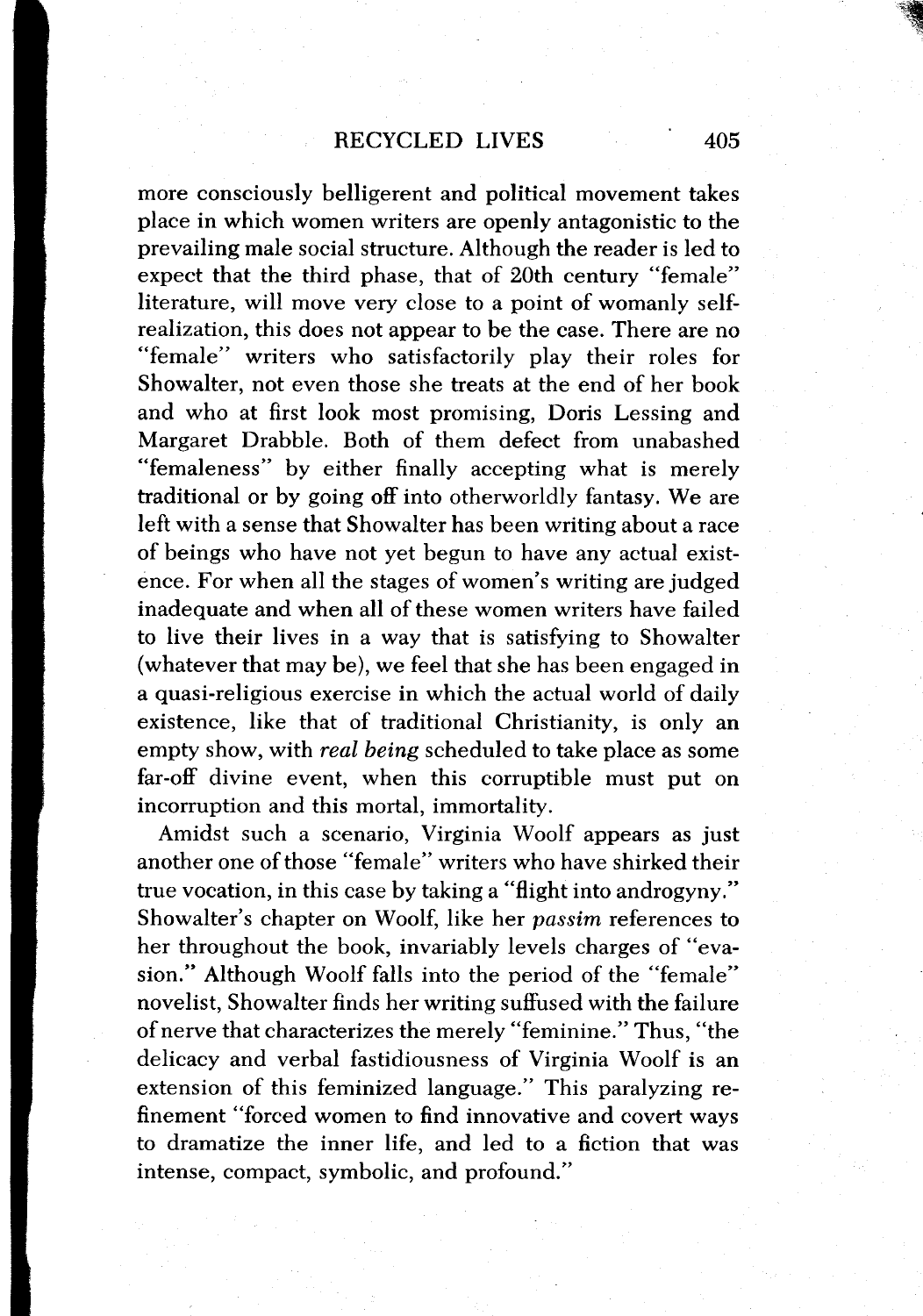Paradoxically, the more female this literature became in the formal and theoretical sense, the farther it moved from exploring the physical experience of women. Sexuality hovers on the fringes of the aestheticists' novels and stories, disguised, veiled, and denied. Androgyny, the sexual ethic of Bloomsbury and an important concept of the period, provided an escape from the confrontation with the body. Erotically charged and drenched with sexual symbolism, female aestheticism is nonetheless oddly sexless in its content. Again, "a room of one's own," with its insistence on artistic autonomy and its implied disengagement from social and sexual involvement, was a favorite image.

A good deal of this discontent with virtually all of her women writers stems from the fact that Showalter is much less interested in their art than in their lives. Although writers first come to the public's attention because of their art, and although their art is the basis for a continued claim to such attention, politicians like Showalter are mainly concerned with lives, as if it was their lives that made them famous. Art, on the other hand, is seen as little more than a screen for vulgar substitute gratification. Thus, after her curious reading of a Dorothy Richardson who seems mostly unrecognizable, and as a prelude to a reading of Woolf that will seem equally unrecognizable, Showalter observes, "The female aesthetic was meant for survival, and one cannot deny that Richardson was able to produce an enormous novel, or that Virginia Woolf wrote several, under its shelter. But ultimately, how much better it would have been if they could have forgiven themselves, if they could have faced the anger instead of denying it, could have translated the consciousness of their own darkness into confrontation instead of struggling to transcend it. For when the books were finished, the darkness was still with them, as dangerous and as inviting as it had always been, and they were helpless to fight it." A translation of these remarks into less portentous language betrays the essentially plebian ethos of Showalter's operations: writing novels helped these women to bear up under

I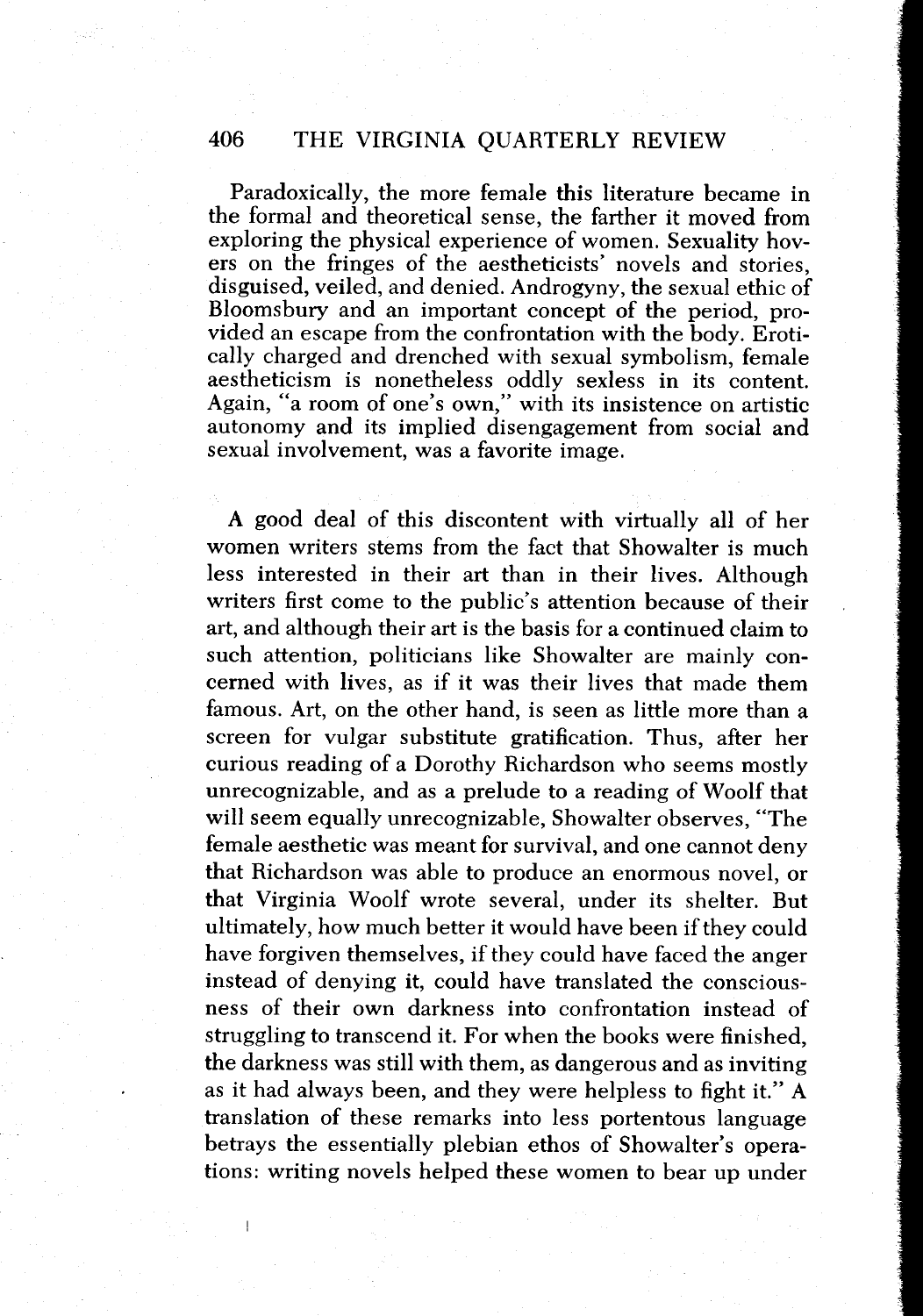the stress of being females in a male-dominated society. But how much better off they would have been if they could have faced reality directly, not wasted their time fiddling with literature; if they could have told men to "chuck it," and crashed through the iron gates of life by exchanging the trivialities of art for the more serious business of the world. In other words, scrape away the neuroses of the artist and underneath you will find the real self, who turns out to be a sexed-up business executive, Showalter's unexpressed paradigm of health. Little wonder that creative people are scared to death of humdrum psychoanalysts, whose ultimate therapeutic goal is apt to be little more than a good screw. Freud and Kris, at least, were not so eager to cure artists of their art.

Inexplicably seeing Woolf's life as a tragedy, Showalter observes that "her adoption of a female aesthetic . . . ultimately proved inadequate to her purposes and stifling to her development." Yet it is hard to find a basis for such an outlook. For Woolf's life, in this universal vale of tears constituting mortality, was filled with as much gratification as anyone has a right to expect, and as far as her writing was concerned there was little in her life or art to hamper her successful development. No doubt her "female aesthetic" made it impossible to write The Sun Also Rises or Ulgsses, but by the same token neither Hemingway nor Joyce was able to produce To the Lighthouse or Between the Acts. The essential question is why Showalter thinks that both women's art and women's lives should be built so closely upon the model established by men. Although the theoretical burden of her book is to reject such a model, she protests too much. The practical consequence of her dismissal of women writers' lives and works (by seeing them all as taken over by substitute gratifications) is that men become the criterion for both art and life. This stance lurks behind such a remark as "Woolf is the architect of female space, a space that is both sanctuary and prison. Through their windows, her women observe a more violent masculine world in which their own anger, rebellion, and sexuality can be articulated at a safe ii{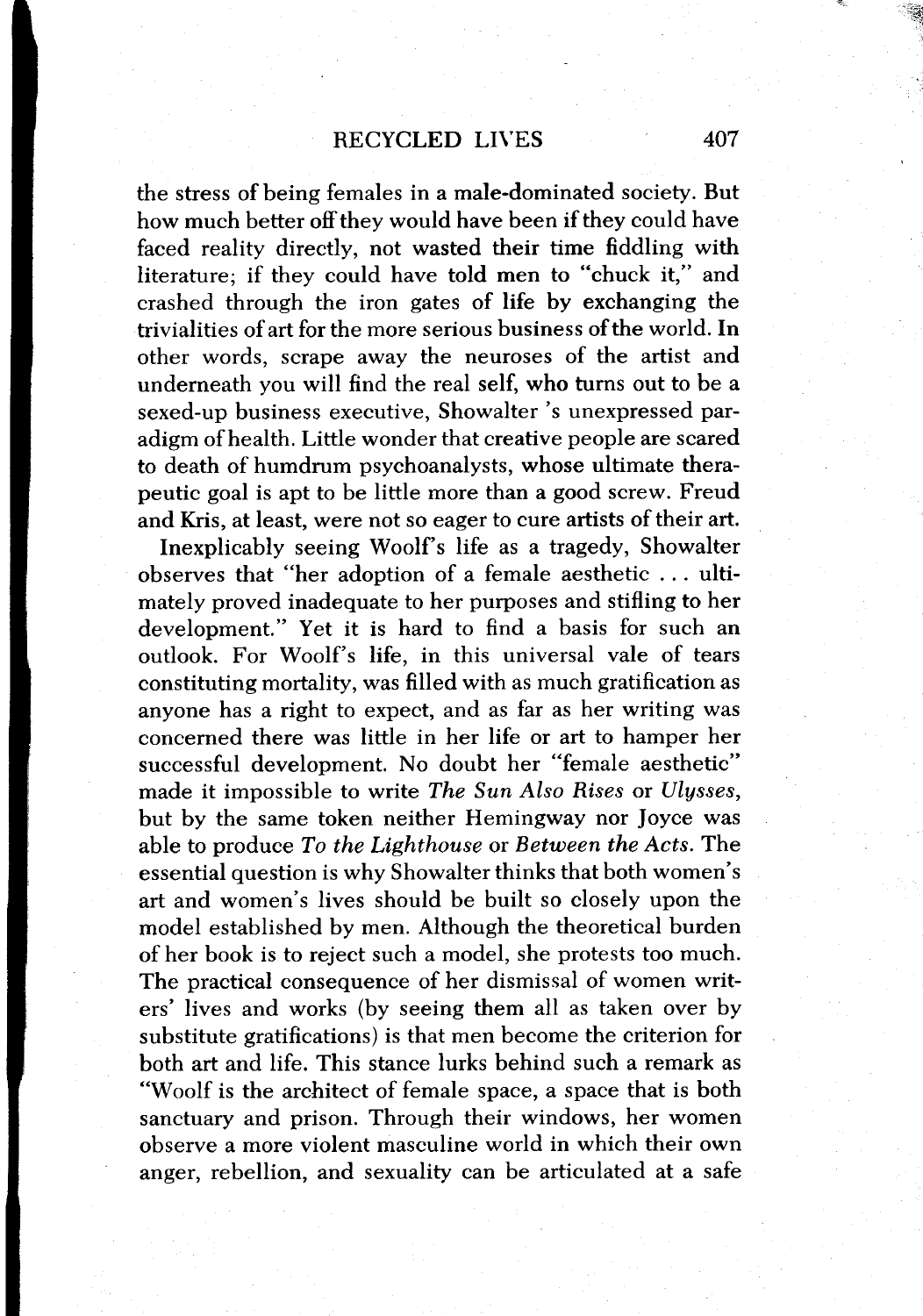remove." The apparent lesson to be learned is that women should abandon their evasive cloisters and behave like men.

Like Ozick, Showalter attacks Leonard Woolf for his protectiveness, his practice of consulting doctors who forced a "rest cure" upon his wife, his insistence upon childlessness. Again, instead of living a quiet life writing books, Virginia Woolf should have produced children who could be dropped off at a day-care center (the sine qua non of contemporary emancipation) while she went off to IBM to become an executive capable of tossing her male underlings into bed for a jolly unrepressed tumble. But instead of such a profound self-realization, "she sought a serene androgynous 'oneness,' an embrace of eternity that was inevitably an embrace of death. In recognizing that the quest for androgyny was Woolf's solution to her existential dilemma, we should not confuse flight with liberation." In the light of the failure of all of Showalter's women to achieve "liberation," and to the extent that their literary productions were hampered and misshaped by their "repressed" life roles, the reader of her book becomes witness to another variant of the Utopian-Christian-Marxist vision in which all of actual life is dismissed as phantasm, as preparation for the real life that is yet to take place. Art is just another form of seeing through a glass darkly, until face to face becomes possible. And for Showalter, face to face may mean little more than a romanticized version of uninhibited routine sex. Men, as usual, are the lucky ones, since their lives and values, however disgusting, have been the only real ones. Thus, unless Showalter's vision of the gratified life is based upon intimations of a species yet to be evolved, the moral is clear: Utopia arrives when women become like men.

Showalter's assault on Virginia Woolf ends, however, with a few backhanded concessions. "Yet," she writes, "there is a kind of power in Woolfs fiction that comes from the occasional intense emotion that resists digestion by the lyric prose." True, this is only another way of saying that Woolf succeeds only when her intense emotions resist being trans